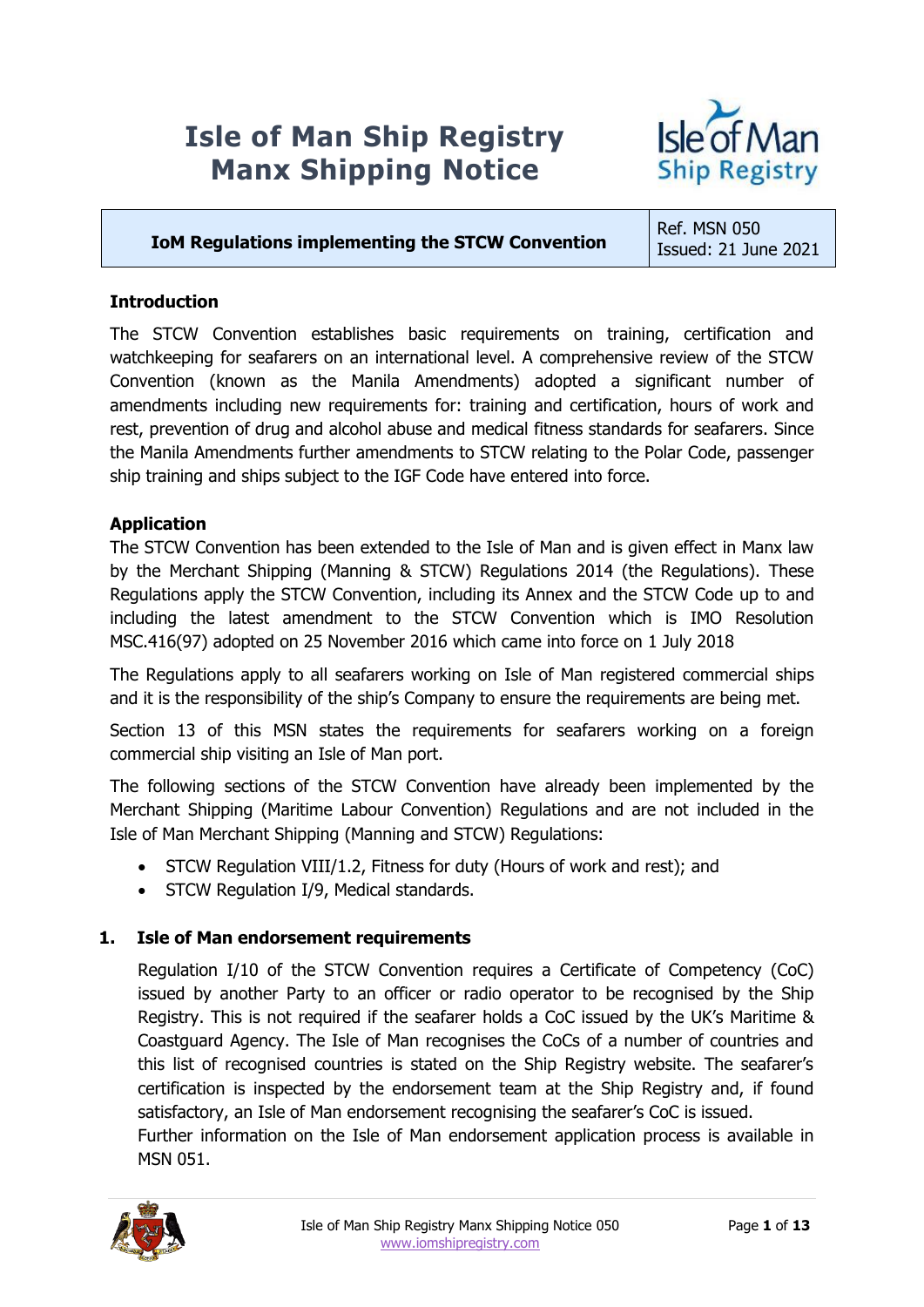The Ship Registry no longer issues navigational and engineering watch rating certificates. Seafarers who require these certificates will have to contact their national issuing authority which can be any country that is a signatory to the STCW Convention.

# **2. Responsibility of the master and the ship's Company**

The ship's Company is responsible for the assignment of seafarers for service on their ships in accordance with the provisions of the STCW Convention.

"Company" in relation to a ship means the owner of the ship, or any other organisation or person such as the manager, or the bareboat charterer, who has assumed responsibility for operation of the ship from the shipowner and who, on assuming such responsibility, has agreed to take over the duties and responsibilities imposed on the Company by the SOLAS Convention and the STCW Convention.

The master and Company must ensure that –

- a. each seafarer assigned to any Isle of Man registered ship holds an appropriate certificate in accordance with the provisions of the STCW Convention; and
- b. their ships are manned in compliance with the applicable safe manning requirements (further information is stated in MSN 052).

In addition the Company must ensure that -

- a. seafarers assigned to any of their ships have received refresher and updating training as required by the STCW Convention;
- b. documentation and data relevant to all seafarers employed on their ships are to be maintained and readily accessible at the Company's office (this can be accessed electronically if the manning is arranged through a third party). This shall include documentation and data relating to the seafarer's –
	- i. experience;
	- ii. training;
	- iii. medical fitness; and
	- iv. competency in assigned duties;
- c. written instructions are issued to the master regarding setting out the policies and procedures to be followed to ensure that seafarers, on being assigned to any of the Company's ships, are familiarised with the shipboard equipment, operating procedures and other arrangements needed for their specific duties. The policies and procedures shall include an allocation of a reasonable period of time during which each seafarer will have an opportunity to become acquainted with –
	- i. the specific equipment they will be using; and
	- ii. ship-specific watchkeeping safety, environmental protection, security and emergency procedures and arrangements the seafarer needs to know to perform the assigned duties properly;
- d. the ship's complement can effectively coordinate their activities in an emergency situation and in performing functions vital to safety, security and to the prevention or mitigation of pollution; and
- e. at all times on board their ships there shall be effective oral communication in accordance with chapter V, regulation 14, paragraphs 3 and 4 of the

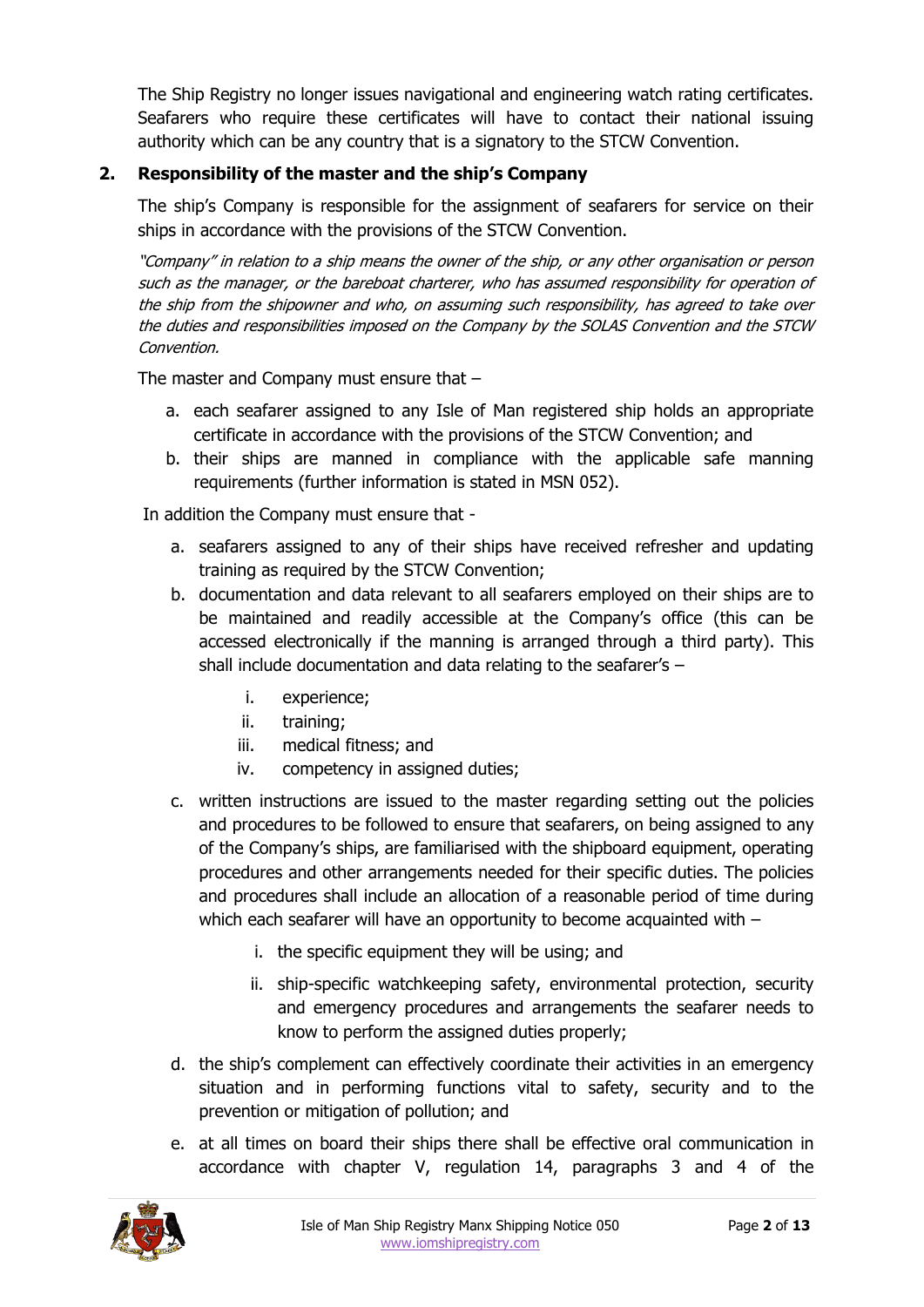International Convention for the Safety of Life at Sea, 1974 (SOLAS), as amended.

### **3. Dispensations**

The Ship Registry may issue a dispensation permitting a specified seafarer to serve on a ship for a specified period not exceeding 6 months. This will only be issued under the circumstances stated in Article 8 of the STCW Convention. Any requests for a dispensation must be made to [marine.survey@gov.im](mailto:marine.survey@gov.im)

# **4. STCW Convention Chapter II Deck department**

All members of the deck department must hold STCW certification relevant to their position on board the ship on which they are serving in accordance with Table 2 below.

| Table 2 – Deck department                      |                              |                                            |                        |  |
|------------------------------------------------|------------------------------|--------------------------------------------|------------------------|--|
| <b>Capacity</b>                                | <b>Area limit</b>            | <b>Tonnage</b>                             | <b>STCW Regulation</b> |  |
| Master                                         | near-coastal<br>none<br>none | $500$<br>$≥500$ up to 3,000<br>$\geq 3000$ | II/3<br>II/2<br>II/2   |  |
| <b>Chief Mate</b>                              | none<br>none                 | $≥500$ up to 3,000<br>≥3,000               | II/2<br>II/2           |  |
| Officer in charge of a<br>navigational watch   | near-coastal<br>none<br>none | < 500<br>< 500<br>$\geq$ 500               | II/3<br>II/3<br>II/1   |  |
| Rating serving as able<br>seafarer deck        | none                         | $\geq$ 500                                 | II/5                   |  |
| Rating forming part of a<br>navigational watch | none                         | $\geq$ 500                                 | II/4                   |  |

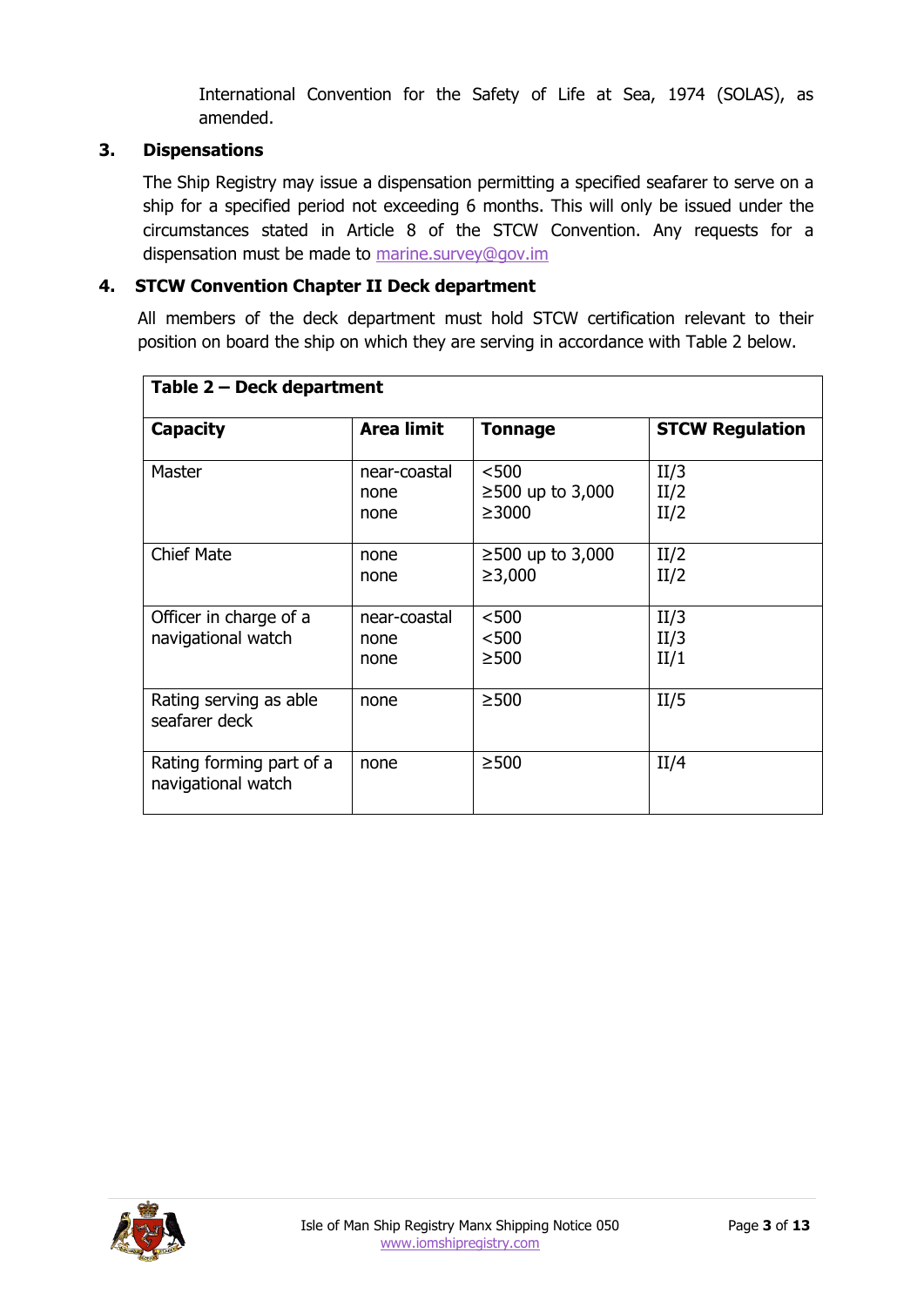# **5. STCW Convention Chapter III Engine Department**

All members of the engine department must hold STCW certification relevant to their position on board the ship they are serving on in accordance with Table 3 below

| Table 3 - Engine department                                                                                                                         |                                      |                          |  |  |
|-----------------------------------------------------------------------------------------------------------------------------------------------------|--------------------------------------|--------------------------|--|--|
| <b>Capacity</b>                                                                                                                                     | <b>Main propulsion</b><br>power (kW) | <b>STCW Regulation</b>   |  |  |
| <b>Chief Engineer</b>                                                                                                                               | ≥750 up to 3,000<br>≥3,000           | Reg. III/3<br>Reg. III/2 |  |  |
| Second Engineer                                                                                                                                     | ≥750 up to 3,000<br>≥3,000           | Reg. III/3<br>Reg. III/2 |  |  |
| Officer in charge of an engineering<br>watch in a manned engine-room or<br>designated duty engineer in a<br>periodically unmanned engine-<br>room   | $\geq$ 750                           | Reg. III/1               |  |  |
| Rating forming part of an engine-<br>room watch or designated to<br>perform duties in a periodically<br>unmanned engine-room                        | $\geq$ 750                           | Reg. III/4               |  |  |
| Ratings serving as able seafarer<br>engine in a manned engine-room<br>or designated to perform duties in<br>a periodically unmanned engine-<br>room | $\geq$ 750                           | Reg. III/5               |  |  |
| Electro-technical officer                                                                                                                           | $\geq$ 750                           | Reg. III/6               |  |  |
| Electro-technical rating                                                                                                                            | $\geq$ 750                           | Reg. III/7               |  |  |

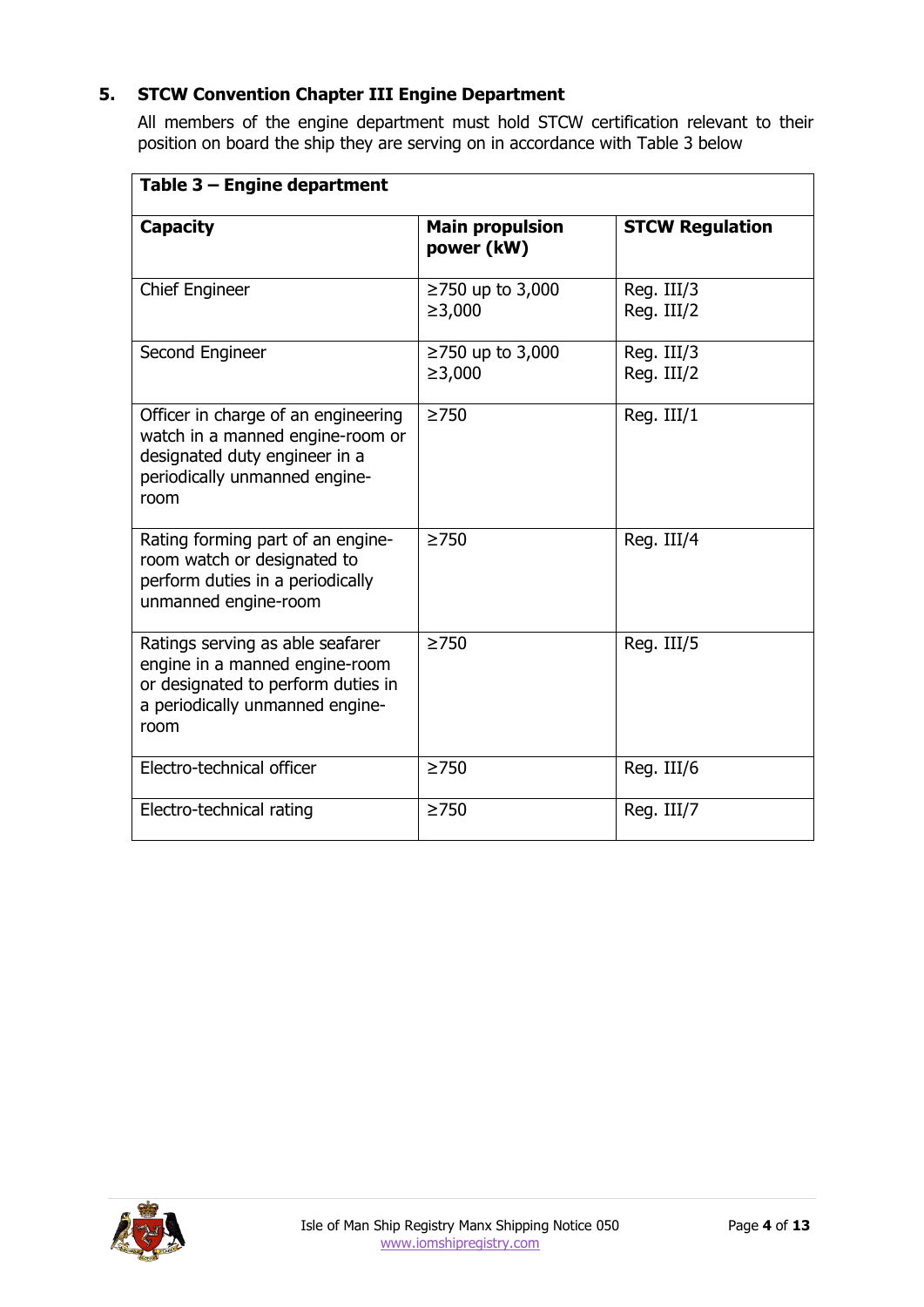# **6. STCW Convention Chapter IV Radiocommunication and radio operators**

Every person in charge of or performing radio duties on a ship required to comply with the GMDSS requirements (commercial ships of ≥300GT) shall hold a GMDSS operator's certificate issued in accordance with STCW Reg. IV/2.1

All persons performing radio duties shall be qualified as follows –

- a. ships operating in the A1 sea areas a GMDSS restricted operator's certificate is required; and
- b. ships operating in the A2, A3 and A4 sea areas a GMDSS general operator's certificate is required.

#### **7. Certificates of Proficiency**

The Regulations require that a seafarer assigned to a ship must hold a certificate of proficiency in accordance with the provisions of the STCW Convention.

A certificate of proficiency is defined in STCW as –

'a certificate other than a Certificate of Competency issued to a seafarer, stating that the relevant requirements of training, competencies or seagoing service in the Convention have been met'.

### **8. STCW Convention Chapter V - Special training requirements for personnel on certain types of ships**

The National Administration will either issue a certificate of proficiency for oil, chemical and liquefied gas tankers or endorse the seafarers existing certificate of competency. In either case the National Administration must be a country on the Isle of Man list of recognised countries as stated in MSN 051.

#### **a) Oil and chemical tanker training and qualifications (STCW Reg. V/1-1)**

a) Basic training for oil and chemical tanker cargo operations:

Officers and ratings assigned specific duties and responsibilities related to cargo or cargo equipment on oil or chemical tankers shall hold a certificate in basic training for oil and chemical tanker cargo operations.

b) Advanced training for oil tanker cargo operations:

A certificate in advanced training for oil tanker cargo operations or for chemical tankers must be held by masters, chief engineer officers, chief mates, second engineer officers and any person with immediate responsibility for the following –

- a. loading;
- b. discharging;
- c. care in transit;
- d. handling of cargo;
- e. tank cleaning; or
- f. other cargo-related operations on oil/chemical tankers.

#### **b) Liquefied gas tankers (STCW Reg. V/1-2)**

a) Basic training for liquefied gas tanker cargo operations:

Officers and ratings assigned specific duties and responsibilities related to cargo or cargo equipment on liquefied gas tankers shall hold a certificate in basic training for liquefied gas tanker operations.

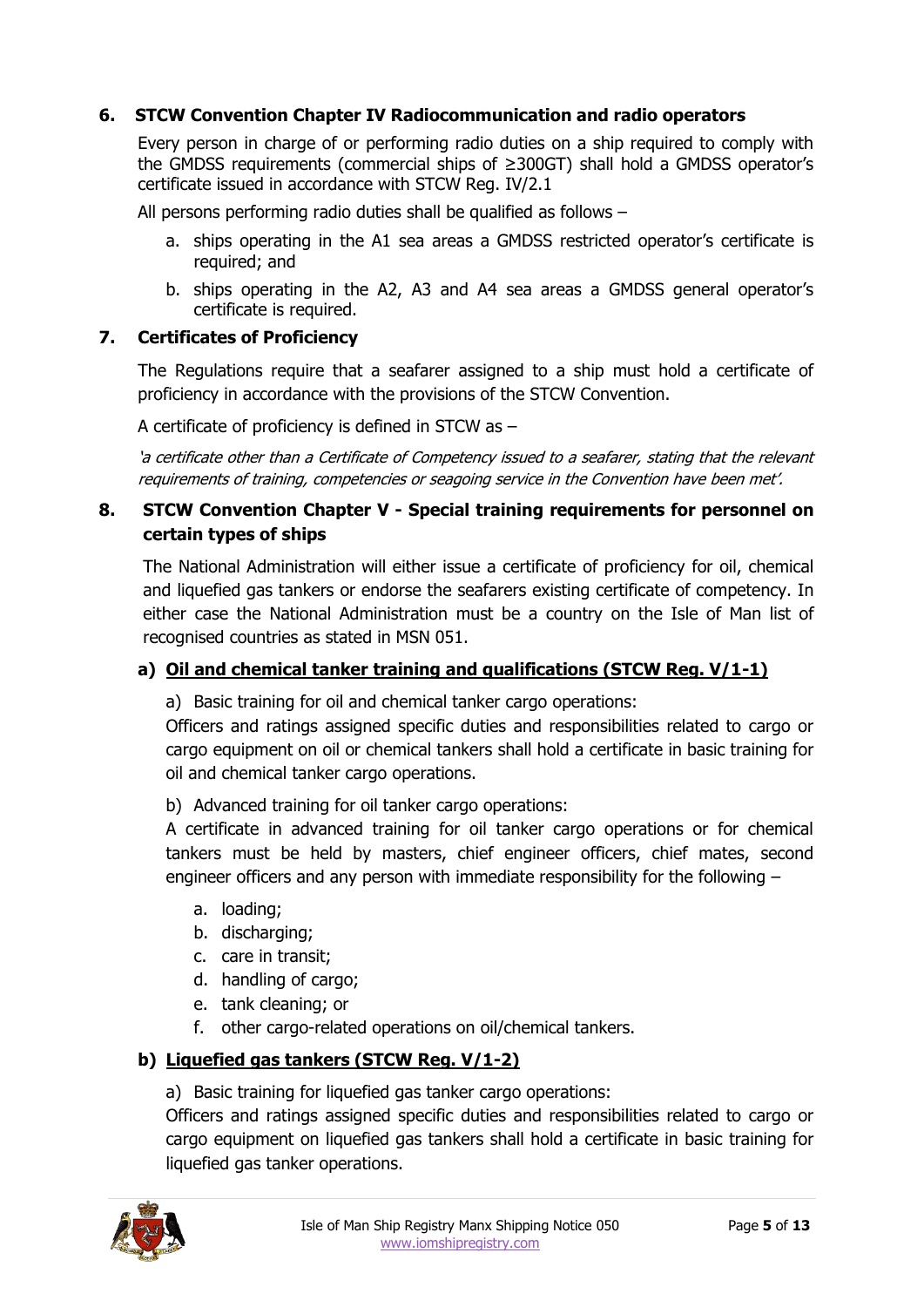b) Advanced training for liquefied gas tanker cargo operations:

A certificate in advanced training for liquefied gas tanker cargo operations must be held by masters, chief engineer officers, chief mates, second engineer officers and any person with immediate responsibility for the following –

- a. loading;
- b. discharging;
- c. care in transit;
- d. handling of cargo;
- e. tank cleaning; or
- f. other cargo-related operations on liquefied gas tankers.

# **c) Passenger ships (STCW Reg. V/2)**

Additional training is required for personnel serving on passenger ships. The additional training can be arranged on board by the ship's company as long as the training has been approved by the Ship Registry, the MCA or another National Administration. Evidence must be maintained onboard confirming the training system has been approved.

The passenger ship training and qualifications is in 4 elements and must have been completed by the seafarer prior to being assigned shipboard duties –

a) Safety training (STCW Reg. V/2.6)

This training is for personnel providing direct service to passengers in passenger spaces, and includes training in communication and demonstrating life-saving appliances. The training is specified in section A-V/2, paragraph 2 of the STCW Code.

b) Crowd management (STCW Reg. V/2.7)

This is required for the master, officers, ratings qualified in accordance with chapters II, III and VII and every other person designated on the muster list to assist passengers in emergency situations. The training is specified in section A-V/2, paragraph 3 of the STCW Code.

# c) Crisis management and human behaviour training (STCW Reg. V/2.8)

This training is required by the master, chief engineer officers, chief mates, second engineer officers and any person having responsibility for the safety of passengers in emergency situations. The training is specified in section A/2, paragraph 4 of the STCW Code.

d) Passenger safety, cargo safety and hull integrity training (STCW Reg. V/2.9) This training is for masters, chief engineer officers, chief mates, second engineer officers and any other crew members with immediate responsibility for the safety of passengers in emergency situations embarking and disembarking passengers, loading, discharging or securing cargo, or closing hull openings. The training is specified in section A-V/2, paragraph 5 of the STCW Code.

Documentary evidence must be available that the training stated above has been completed.

For the training stated in b), c) & d) (above), refresher training must be carried out or evidence must be available that the seafarer has achieved the required standard of competence within the previous 5 years.

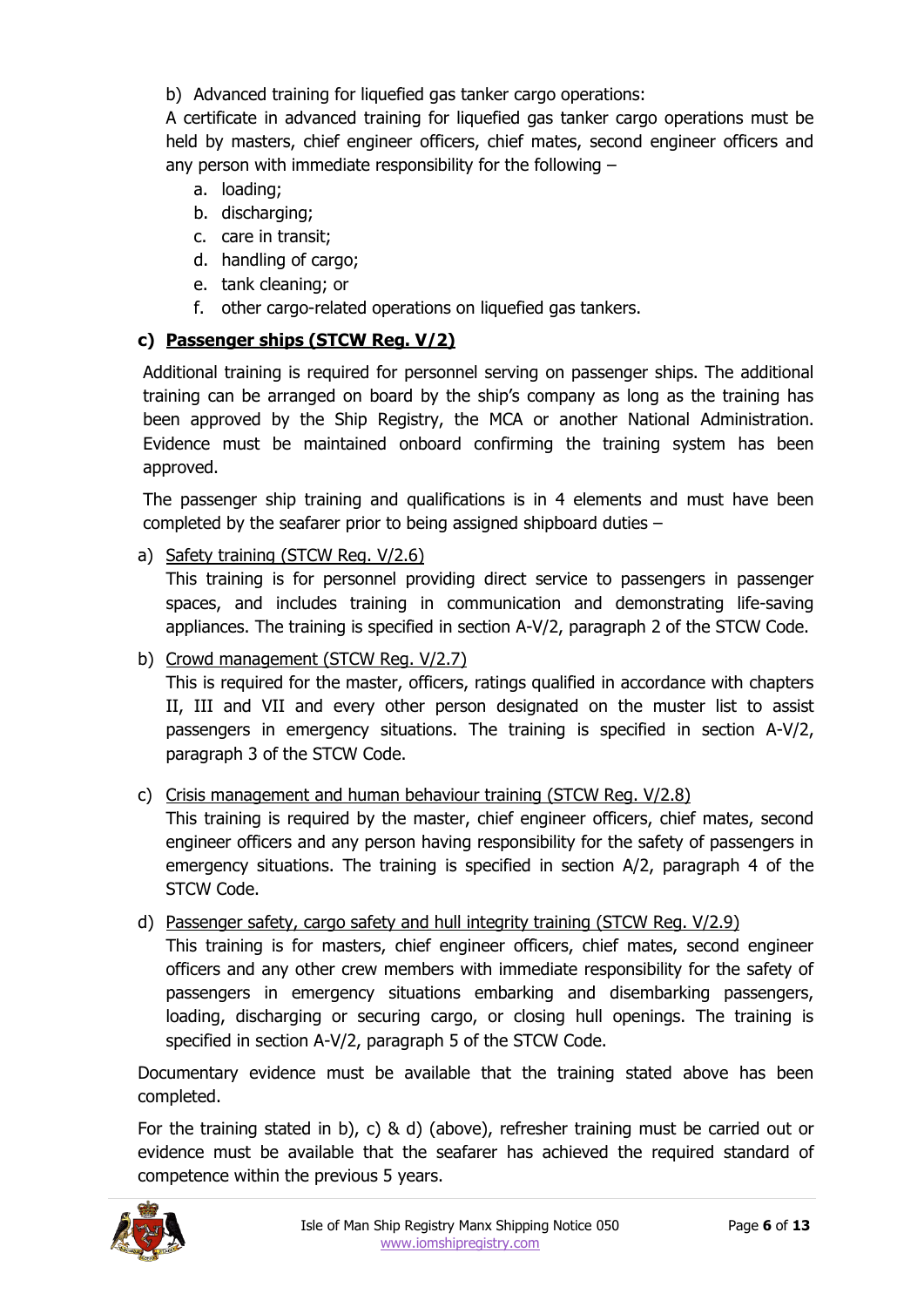# **d) Ships operating in polar waters (STCW Reg. V/4)**

There are two training requirements for ships operating in polar waters. This is stated in the Polar Code and the training is stated in Reg. V/4 of the STCW Convention.

#### a) Basic training for ships operating in polar waters

Masters, chief mates and officers in charge of a navigational watch on ships operating in polar waters must hold a certificate in basic training for ships operating in polar waters. This is required by the Polar Code and the basic training requirements is stated in Section A-V/4 paragraph 1 of the STCW Code.

#### b) Advanced training for ships operating in polar waters

Masters and chief mates on ships operating in polar waters, must also hold a certificate in advanced training for ships operating in polar waters. This is also required by the Polar Code. All candidates for this training must:

- i. Meet the basic training for ships operating in polar waters;
- ii. Have a least two months of approved seagoing service in the deck department, at management level or while performing watchkeeping duties at the operational level, within polar waters or other equivalent approved seagoing service; and
- iii. Have completed approved advanced training for ships operating in polar waters and meet the standard of competence specified in Section A-V/4, paragraph 2 of the STCW Code.

Polar Code means the International Code for ships operating in Polar waters as defined in SOLAS regulation XIV/1.1

Polar waters means Arctic waters and/or the Antarctic area, as defined in SOLAS regulations XIV/1.2 to XIV/1.4.

#### **e) Ships subject to the IGF Code (STCW Reg V/3)**

Please be aware the full list of the requirements for ships subject to the IGF Code is stated in Regulation V/3 of the STCW Convention.

a) Familiarization training

All seafarers serving on board ships subject to the IGF Code shall, prior to being assigned shipboard duties, receive appropriate ship and equipment specific familiarization as specified in Reg. I/14, paragraph 1.5 of the STCW Convention.

b) Basic training

Seafarers responsible for designated safety duties associated with the care, use or in emergency response to the fuel on board ships subject to the IGF Code shall hold a certificate in basic training for service on ships subject to the IGF Code. The provisions for this training are stated in section A-V/3 paragraph 1 of the STCW Code.

c) Advanced training

Masters, engineer officers and all personnel with immediate responsibility for the care and use of fuels and fuel systems on ships subject to the IGF Code shall hold a certificate in advanced training for service on ships subject to Reg V/3.8 of the STCW Convention.

#### d) Refresher training

Seafarers holding certificates of proficiency for basic and advanced training for service on ships subject to the IGF Code, shall, at intervals not exceeding 5 years, undertake refresher training or be required to provide evidence of having achieved the required standard of competence within the previous 5 years.

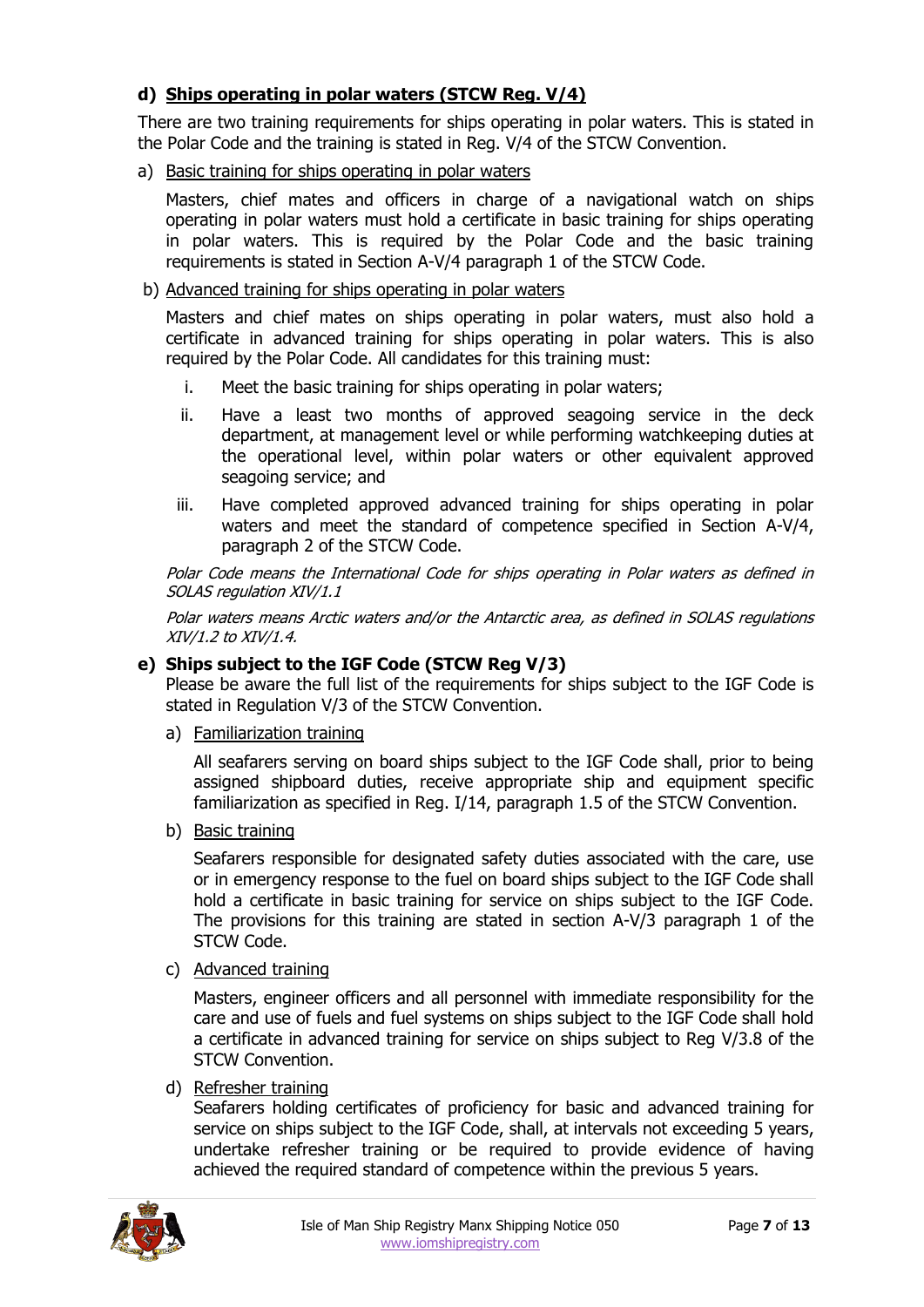# **9. STCW Convention Chapter VI, emergency, occupational safety, security, medical care and survival functions**

# **a) Safety familiarisation training (STCW reg. VI/1)**

All persons employed or engaged on a ship must receive approved safety familiarisation training in personal survival techniques before being assigned any shipboard duties. This training applies to all seafarers including contractors but does not apply to passengers. This training will normally be conducted by the ship's safety officer although it will be for each Company to determine the system to be used in each ship. The familiarisation training should be clearly stated in the vessel's safety management system and must be readily accessible for inspection by a port or flag State inspector in order to verify compliance with STCW reg.VI/1.

The extent of familiarisation training must ensure that each person is able to -

- 1. communicate with other persons on board on elementary safety matters and understand safety information symbols, signs and alarm signals;
- 2. know what to do if
	- a. a person falls overboard;
	- b. fire or smoke is detected; or
	- c. the fire or abandon ship alarm is sounded;
- 3. identify muster and embarkation stations and emergency escape routes;
- 4. locate and don lifejackets;
- 5. raise the alarm and have basic knowledge of the use of portable fire extinguishers;
- 6. take immediate action upon encountering an accident or other medical emergency before seeking further medical assistance on board; and
- 7. close and open the fire, weather-tight and watertight doors fitted in the particular ship other than those for hull openings.

# **b) Basic training (STCW Reg. VI/1)**

The STCW Convention requires that all seafarers engaged in any capacity on board the ship on the business of the ship as part of the ship's complement with designated safety or pollution prevention duties in the operation of the ship shall, before being assigned to any shipboard duties, received appropriate approved basic training or instruction in -

- 1. personal survival techniques (STCW A-VI/1.2.1.1);
- 2. fire prevention and fire-fighting (STCW A-VI/1.2.1.2);
- 3. elementary first aid (STCW A-VI/1.2.1.3); and
- 4. personal safety and social responsibilities (STCW A-VI/1.2.1.4).

The Ship Registry considers this to apply to all persons stated on the minimum safe manning document and includes catering staff, cadets and trainees. Supernumerary personnel, spouses and contractors are not required to undertake this training.

For passenger ships this training is required for all crew with designated duties and who are listed as "additional personnel" on the Minimum Safe Manning Document.

#### **c) Refresher training**

The Manila Amendments introduce the requirement for refresher training and on or after 01/01/2017 all seafarers will be required to provide evidence every 5 years of maintaining

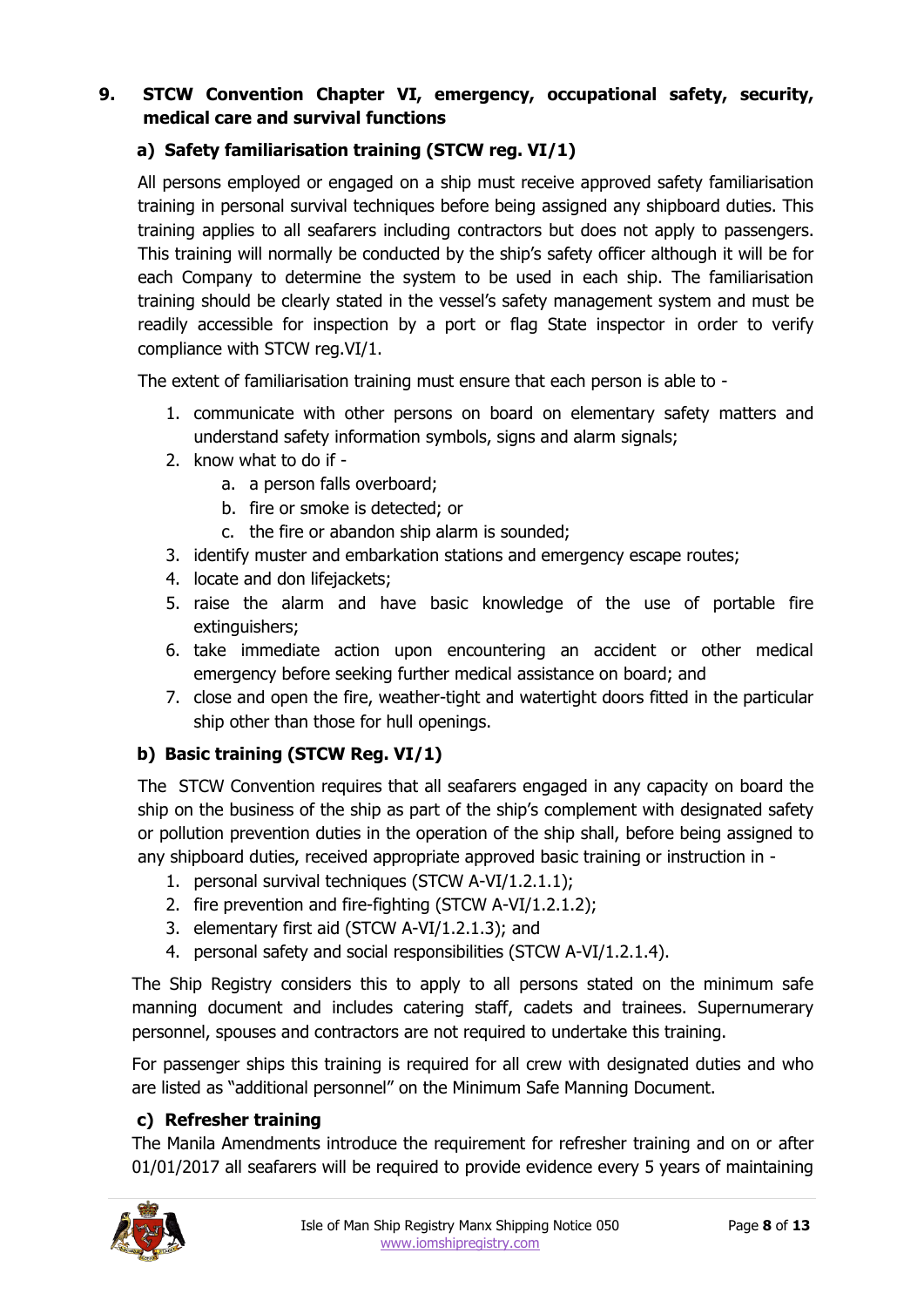the required standard of competence for the training listed below. The Ship Registry considers this to mean that either the full course has been completed within the previous 5 years or if that was completed more than 5 years ago, the relevant refresher training must have been completed within the previous 5 years. The refresher training must be carried out to the satisfaction of an STCW issuing Certificate of Proficiency Authority and may include additional shore-side training or evidence of relevant sea service.

This new requirement for refresher training applies to the following –

- 1. personal survival techniques (STCW A-VI.2.1.1);
- 2. fire prevention & fire-fighting (STCW A-VI.2.1.2);
- 3. survival craft and rescue boats other than fast rescue boats (STCW A-VI/2.1);
- 4. fast rescue boats (STCW A-VI/2.7); and
- 5. advanced fire-fighting (STCW A-VI/3).

# **d) Certificates of proficiency in survival craft and rescue boats other than fast rescue boats (STCW Reg. VI/2.1)**

The Isle of Man Merchant Shipping (Life-Saving Appliances) Regulations require a deck officer or a certificated person to be in charge of each survival craft. In the case of lifeboats a second in command shall also be nominated.

The Isle of Man Merchant Shipping (Manning and Training) Regulations require every Manx passenger ship must carry the number of certificated persons specified in Table 5.

| Table 5 Passenger ships STCW Reg. VI/2.1 requirements                                                                                 |                                                                                       |  |  |  |
|---------------------------------------------------------------------------------------------------------------------------------------|---------------------------------------------------------------------------------------|--|--|--|
| <b>Means of evacuation</b>                                                                                                            | <b>Number of certificated persons</b>                                                 |  |  |  |
| For every lifeboat boarded at the<br>stowed position and capable of release<br>and lowering from inside the boat                      | 2 per lifeboat                                                                        |  |  |  |
| For every lifeboat boarded at the<br>stowed position and capable of being<br>lowered from inside the boat after<br>release externally | 2 per lifeboat, plus 1 additional person<br>for every 2 boats                         |  |  |  |
| For every lifeboat both released and<br>lowered from the ship                                                                         | 3 per lifeboat                                                                        |  |  |  |
| For each davit launched liferaft                                                                                                      | 1 per liferaft plus 1 additional person<br>for each davit                             |  |  |  |
| For each Marine Escape System                                                                                                         | 4 per system plus 1 additional person<br>for each raft associated with the<br>system. |  |  |  |

"certificated person" means a member of the crew who holds a certificate of proficiency in survival craft and rescue boats (other than fast rescue boats) issued in accordance with the STCW regulation VI/2.1.

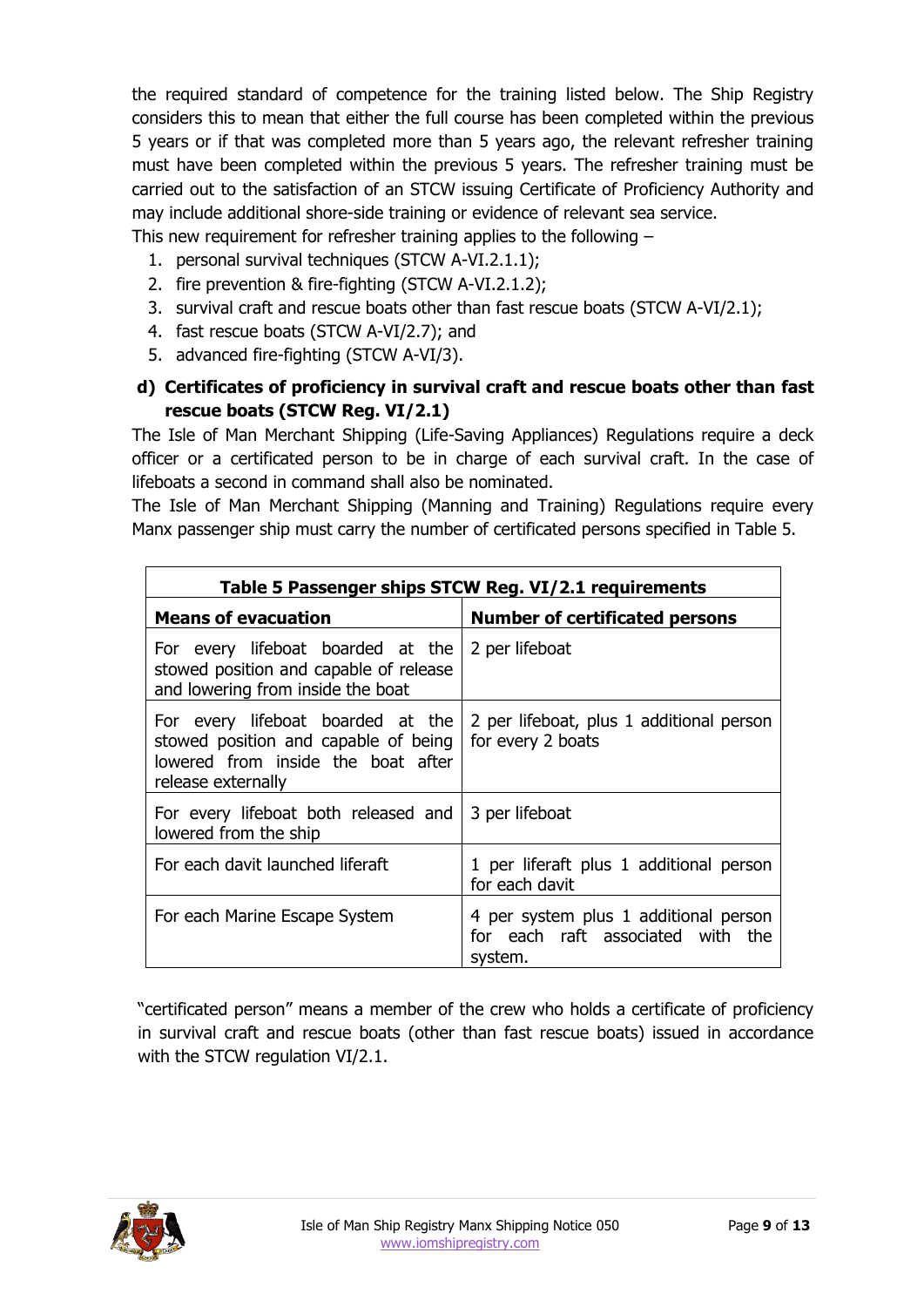# **e) Proficiency in fast rescue boats (STCW Reg. VI/2.2)**

The Isle of Man Merchant Shipping (Life-Saving Appliance) Regulations require fast rescue boats on passenger ships shall have at least two crews each with a minimum of two persons who shall be trained in accordance with STCW Reg. VI/2.2.

# **f) Minimum requirements for training in advanced fire-fighting (STCW Reg. VI/3)**

All seafarers designated to control fire-fighting operations shall have successfully completed advanced training in techniques for fighting fire with particular emphasis on organization, tactics and command. This training shall be carried out in accordance with the provisions of STCW. Reg VI/3.

# **g) Minimum requirements relating to medical first aid and medical care (STCW Reg. VI/4)**

The requirements for medical care on board ships are stated in the Merchant Shipping (Maritime Labour Convention) Regulations. Further information is available in MLN 4.1.

# **h) Ship Security Officer 'certificate of proficiency' (STCW Reg. VI/5)**

All commercial vessels of 500GT and over must have a person designated as the Ship Security Officer in accordance with the ISPS Code. The Ship Security Officer must be issued with a certificate of proficiency in accordance with STCW Reg. VI/5 and A-VI/5 of the STCW Code.

# **i) Security-related training and instruction for all seafarers (STCW Reg. VI/6)**

Security training is required for seafarers serving on ships required to comply with the provisions of the ISPS Code (all commercially operated ships of 500GT and over).

# i. Security awareness training

This training is for seafarers employed or engaged in any capacity on the business of a ship as part of the ship's complement without designated security duties. The Ship Registry considers this to apply as a minimum to all members of the deck, engine-room and catering departments.

# ii. Seafarers with designated security duties training

This training applies to every seafarer who is designated to perform security duties as stated in the Ship Security Plan and also includes anti-piracy and anti-armed robbery related activities. Seafarers who commenced sea service before 01/01/2012 are not required to undertake further training provided they could demonstrate the following:

- a) They have approved seagoing service as shipboard personnel for a period of at least six months in total prior to 01/01/2012. The seafarer must have evidence of this, in most cases the seafarer was issued with a certificate from their employer confirming the seafarer had the necessary sea time; or
- b) Having performed security functions after 01/07/04 considered to be equivalent to the seagoing service required by a); or
- c) Passing an approved test (see section 6 Training Centres); or
- d) Successfully completing approved training
- iii. Training centres security training The following training centres are acceptable for security training:

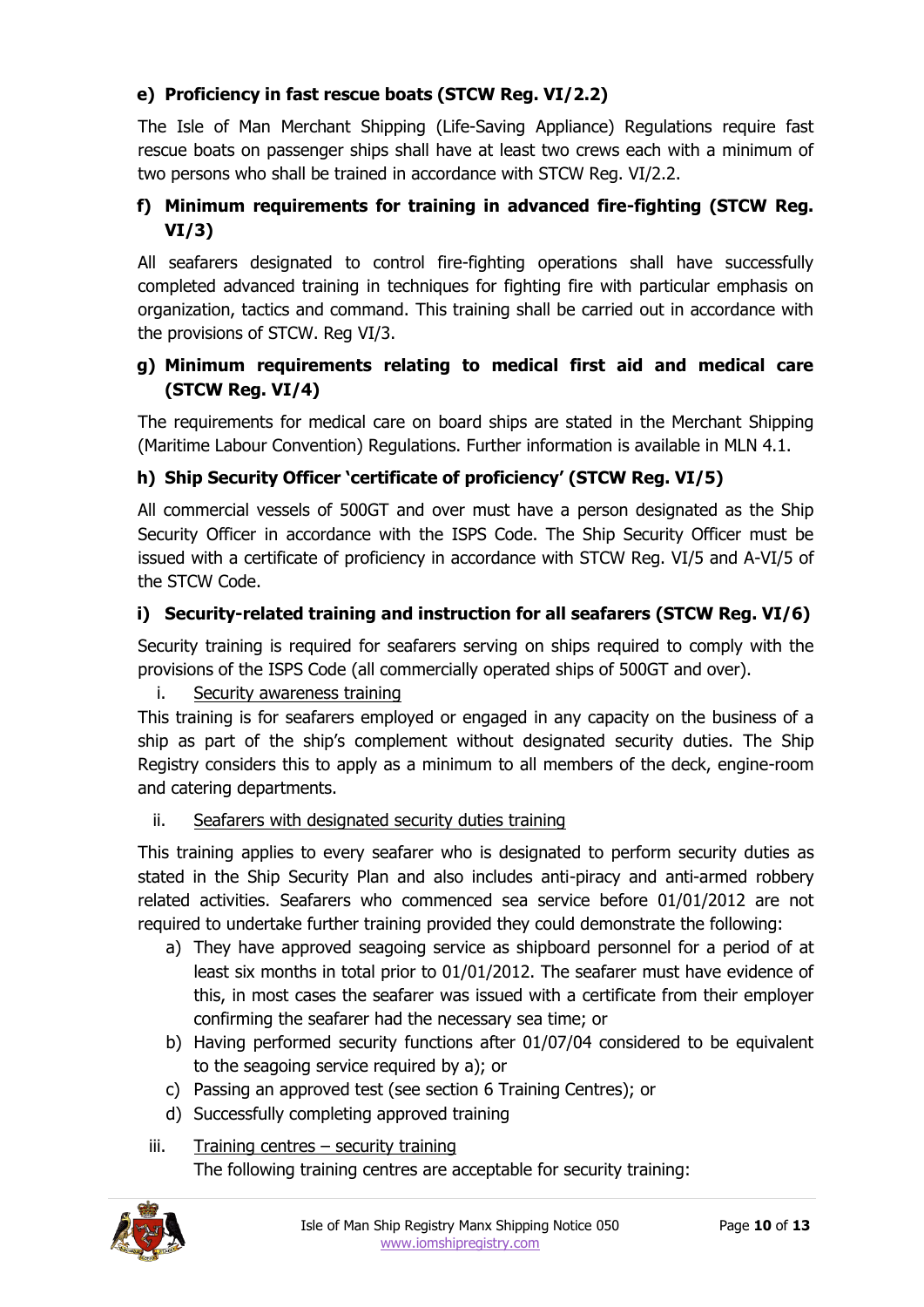- a) A training centre can be a shore based establishment or a shipping company;
- b) The following types of training is allowed: classroom instruction, in-service training, distance learning, computer-based training or a combination of these methods; and
- c) The IoM Ship Registry will verify training centres located on the Isle of Man to ensure they meet the requirements for STCW Regulation VI/6.

#### **10. Requirements for the prevention of drug and alcohol abuse**

The Manila Amendments introduce a new requirement for adequate measures to be established for the purpose of preventing drug and alcohol abuse on board ships.

The maximum limits stated in the table below will apply to masters, officers and other seafarers while performing designated safety, security and marine environmental duties.

| <b>Table 6 Alcohol limits</b> |                                 |                                      |  |  |
|-------------------------------|---------------------------------|--------------------------------------|--|--|
| <b>Alcohol</b>                | <b>STCW Section A-VIII/1.10</b> |                                      |  |  |
| Limit                         |                                 |                                      |  |  |
| In the blood                  | 0.05% blood alcohol             | 50mg of alcohol in 100ml             |  |  |
|                               | content                         |                                      |  |  |
| In the breath                 | $0.25$ mg/l                     | 25 microgrammes of alcohol in 100 ml |  |  |

The ship's Company is required to have a clearly written policy of drug and alcohol abuse prevention. This must be available to all seafarers and will include procedures to ensure seafarers on their vessels do not exceed the limits stated in Table 6 while they are performing watchkeeping duties or duties that involve designated safety, prevention of pollution or security duties.

#### **11. Watchkeeping arrangements**

The master and Company must ensure that watchkeeping arrangements are adequate for maintaining a safe watch or watches, taking into account the prevailing circumstances and conditions and that, under the master's general direction –

- a. officers in charge of the navigational watch are responsible for navigating the ship safely during their periods of duty, when they must be physically present on the bridge or in a directly associated location such as the chartroom or bridge control room at all times;
- b. radio operators are responsible for maintaining a continuous radio watch on appropriate frequencies during their periods of duty;
- c. officers in charge of an engineering watch, as defined in the STCW Code, under the direction of the chief engineer, must be immediately available and on call to attend the machinery spaces and, when required, must be physically present in the machinery space during their periods of responsibilities;
- d. an appropriate and effective watch or watches are maintained for the purpose of safety at all times, while the ship is at anchor or moored and, if the ship is carrying hazardous cargo, the organisation of such watch or watches takes full account of the nature, quantity, packing and stowage of the hazardous cargo and of any special conditions prevailing on board, afloat or ashore; and

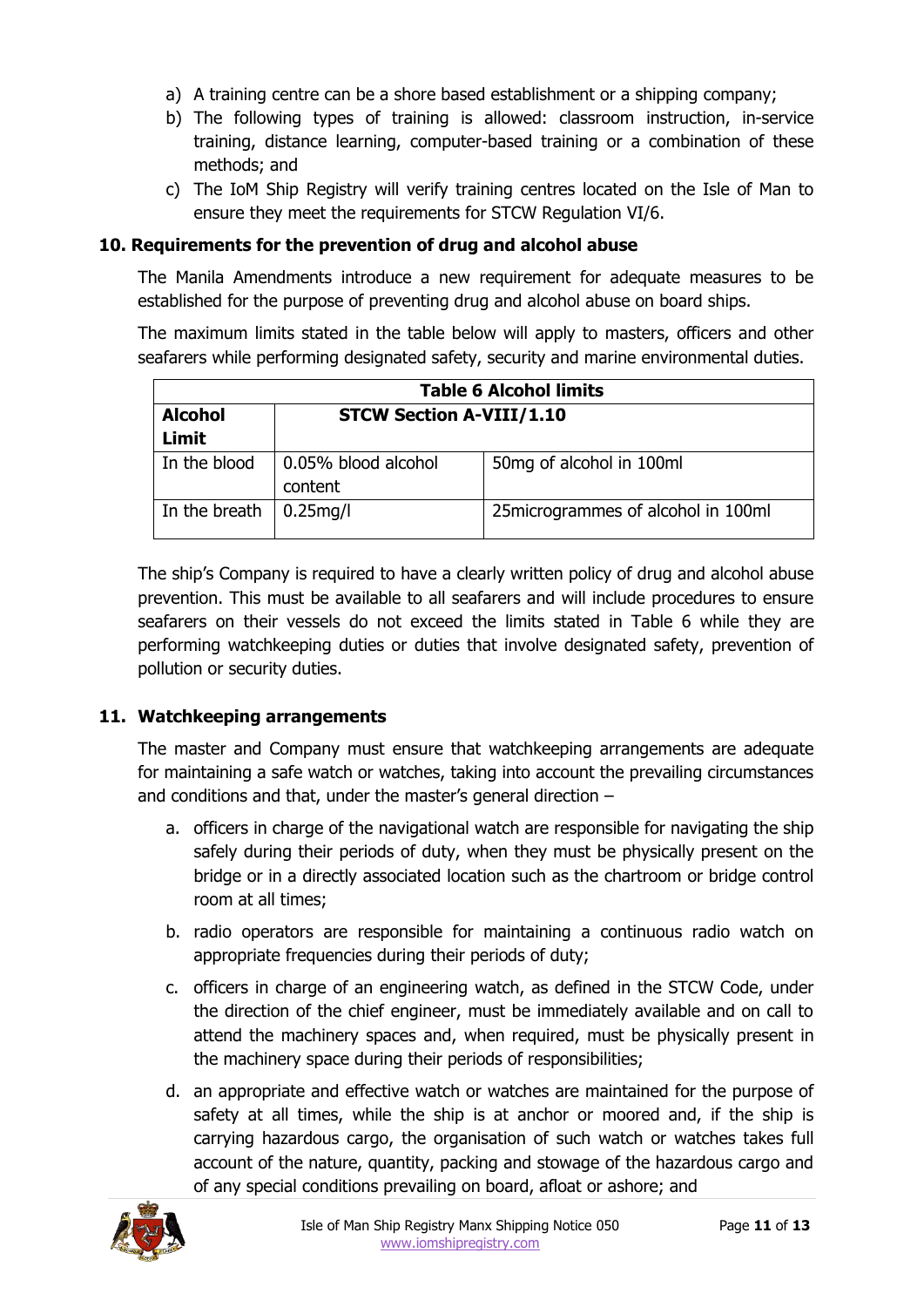e. an appropriate and effective watch or watches are maintained for the purpose of security.

# **12. Original certification**

In accordance with STCW regulation I/2, paragraph 11 any certificate required by the STCW Convention must be kept available in its original form onboard the ship on which the holder is serving.

# **13. Port State control**

Foreign (non-Isle of Man registered) commercial vessels visiting an Isle of Man port may be subject to a port State control inspection by an Isle of Man inspector. The STCW aspect of this inspection will be limited to verifying that all seafarers serving on board who are required to be certificated in accordance with STCW hold -

- a. an appropriate certificate; or
- b. a valid dispensation; or
- c. documentary proof that an application for an endorsement has been submitted to their national Administration.

The inspector may require an assessment (in accordance with section A-I/4 of the STCW Code) of the ability of the seafarers to maintain watchkeeping and security standards. This will only be required if the inspector has clear grounds for believing that such standards are not being maintained because any of the following have occurred –

- a. the ship has been involved in a collision, grounding or stranding; or
- b. there has been a discharge of substances from the ship when under way, at anchor or at berth which is illegal under any international Convention; or
- c. the ship has been manoeuvred in an erratic or unsafe manner whereby routeing measures adopted by the International Maritime Organisation or safe navigation practices and procedures have not been followed; or
- d. the ship is otherwise being operated in such a manner as to pose a danger to persons, property, the environment, or a compromise to security.

Deficiencies which may be deemed to pose a danger to persons, property or the environment include the following –

- a. failure of seafarers to hold a certificate, to have an appropriate certificate, to have a valid dispensation or to provide documentary proof that an application for an endorsement has been submitted;
- b. failure of navigational or engineering watch arrangements to conform to the requirements specified for the ship by the Administration;
- c. absence in a watch of a person qualified to operate equipment essential to safe navigation, safety radiocommunications or the prevention of marine pollution; and
- d. inability to provide, for the first watch at the commencement of a voyage and for subsequent relieving watches, persons who are sufficiently rested and otherwise fit for duty.